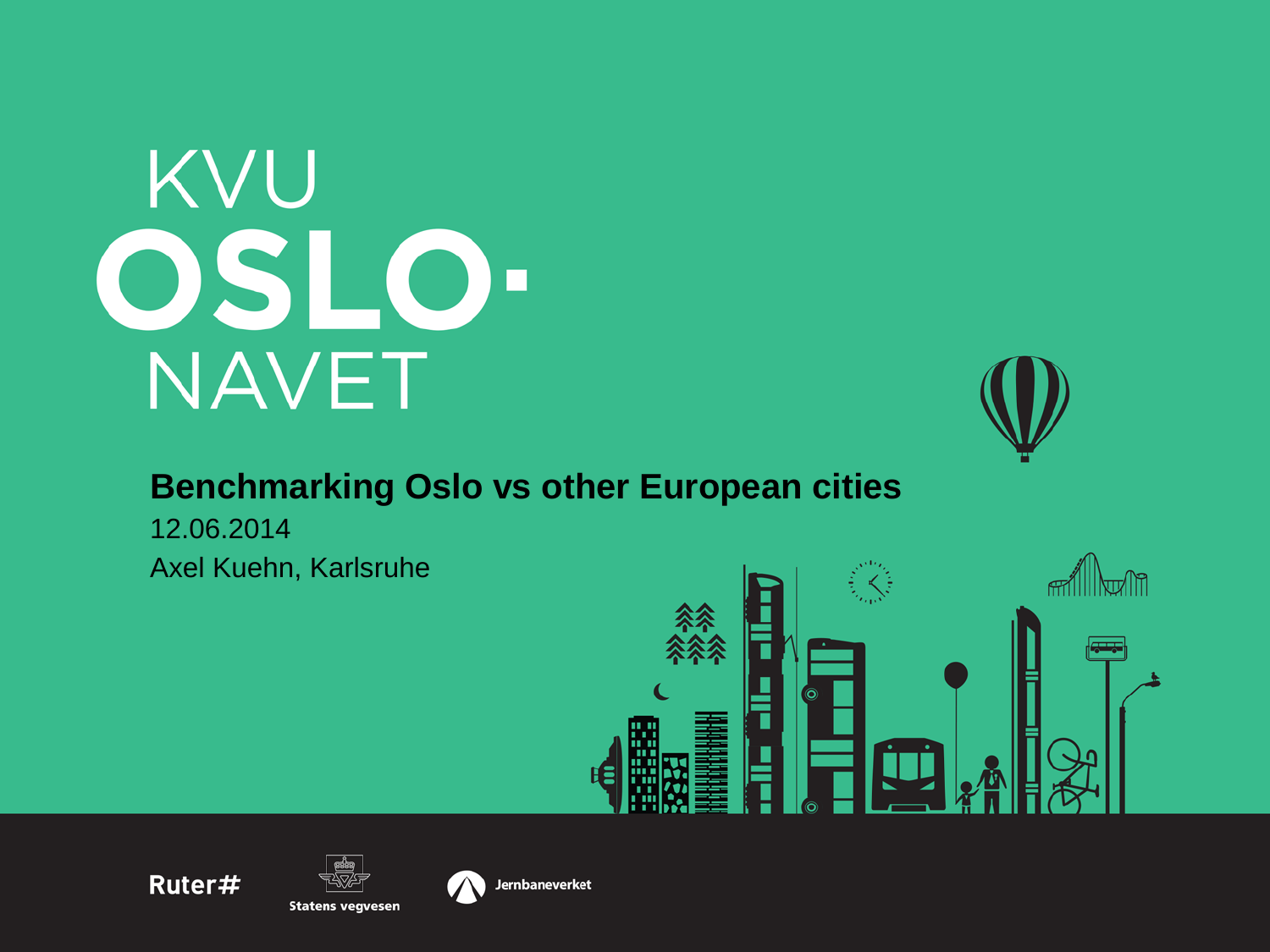**Why benchmarking? Learning from others...**

**9 cities from 6 European countries population city 390000 - 799000 population agglo 1.0 - 2.5 Mio**

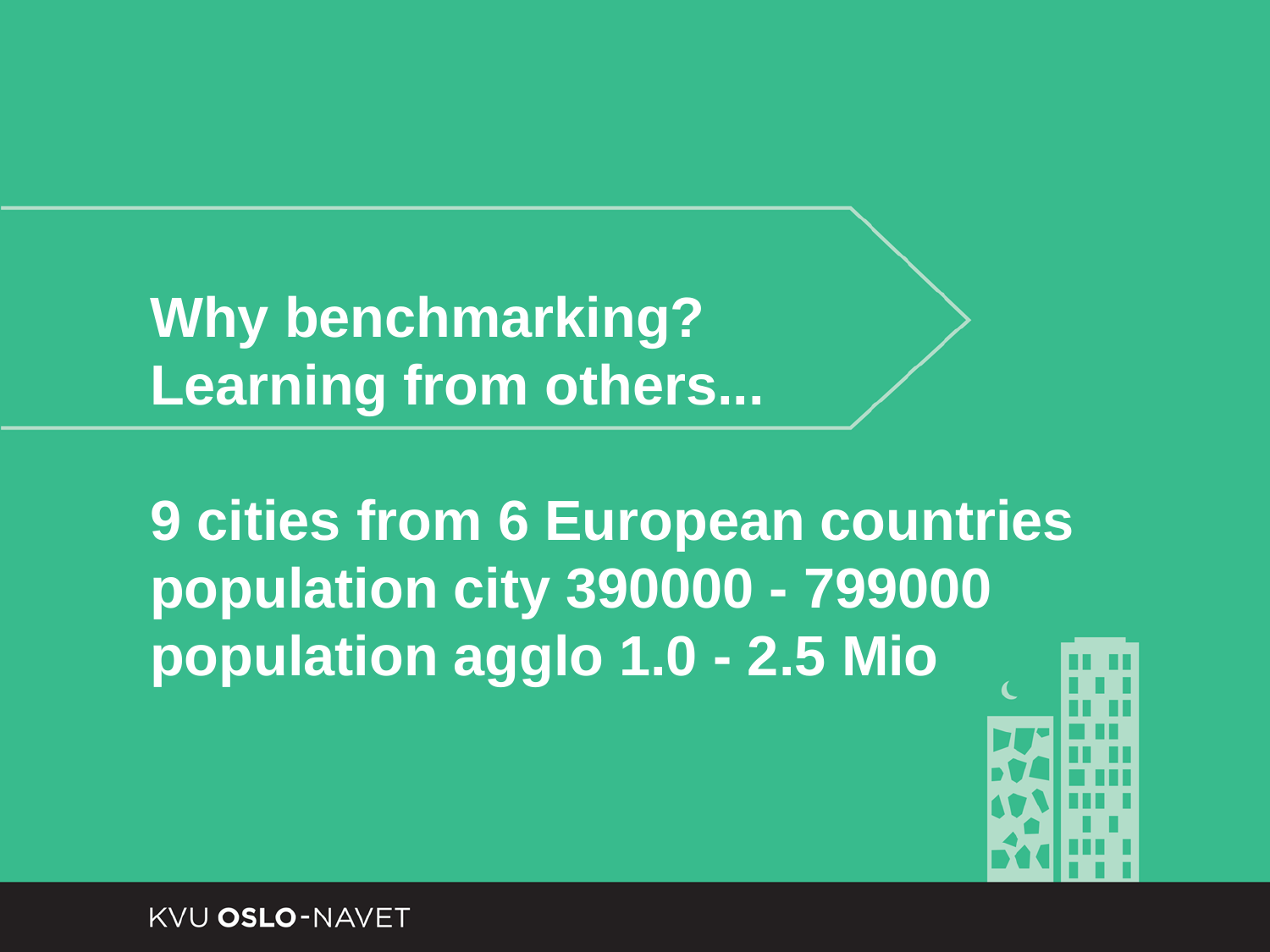#### **Oslo (No) 630000 / 1502000**

**Gothenburg (Sw) 530000 / 1580000 Stuttgart (Ger) 613000 / 2416000 Frankfurt (Ger) 690000 / 2222000 Leipzig (Ger) 520000 / 1090000 Zurich (Sui) 390000 / 1490000 Lyon-Villeurbanne (F) 636000 / 2188000 Amsterdam (NL) 799000 / 1428000 Manchester (UK) 510000 / 2553000**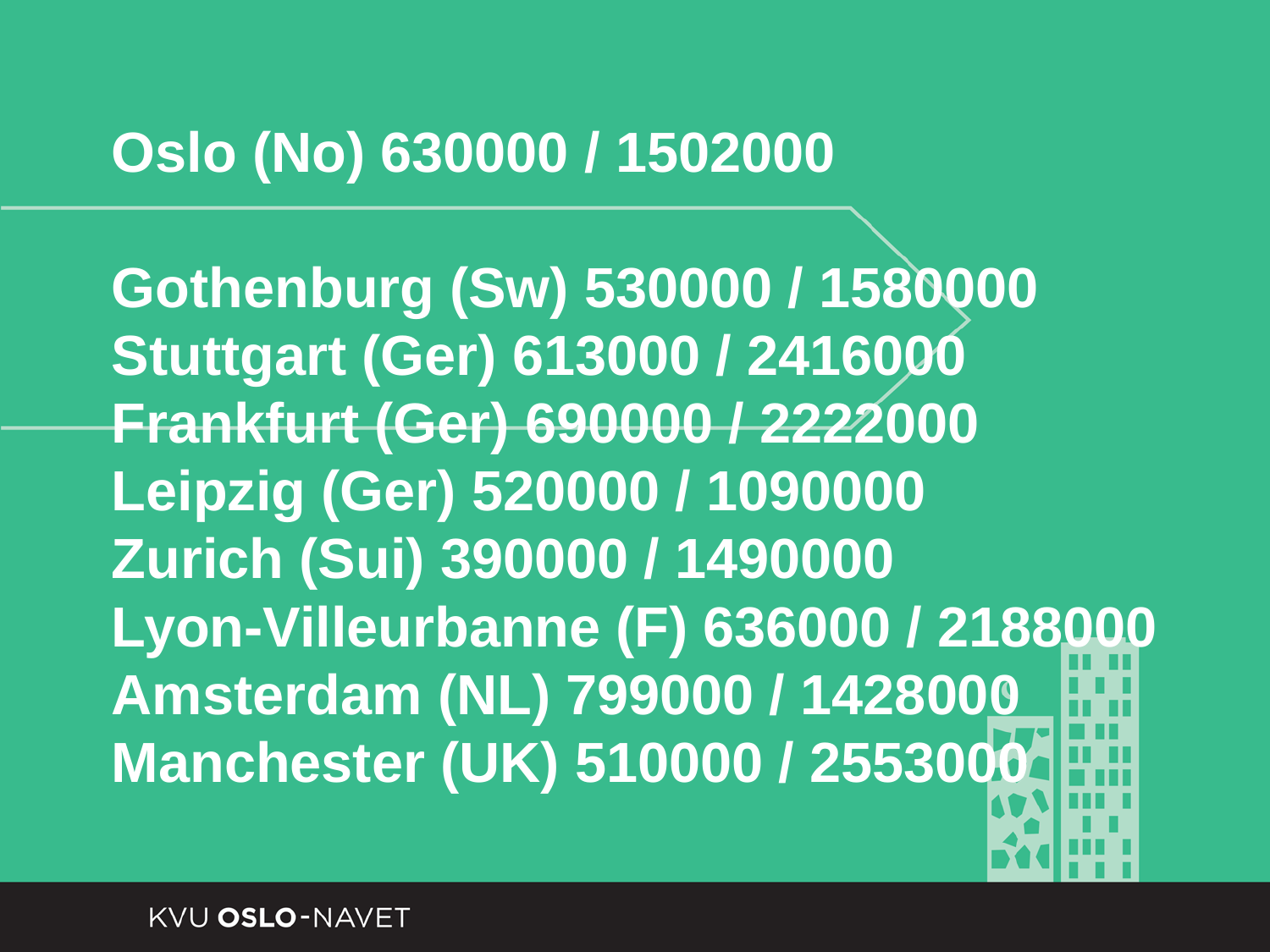## **PT-portfolio in benchmarking agglos**

|                         |                            | <b>Light Rail</b> |                                  |  |
|-------------------------|----------------------------|-------------------|----------------------------------|--|
|                         | <b>Railway Metro /Tram</b> |                   | <b>Bus Funicular Ferry Other</b> |  |
| <b>Oslo/Ruter</b>       |                            |                   |                                  |  |
| Gothenburg/Västtrafik   |                            |                   |                                  |  |
| <b>Stuttgart/VVS</b>    |                            |                   |                                  |  |
| Frankfurt/TraffiQ       | √                          |                   |                                  |  |
| Leipzig/LVB             |                            |                   |                                  |  |
| Zürich/ZVV              | √                          |                   |                                  |  |
| <b>Lyon/Sytral</b>      | √                          |                   |                                  |  |
| <b>Amsterdam/GVB</b>    |                            |                   |                                  |  |
| <b>Manchester /TfGM</b> |                            |                   |                                  |  |

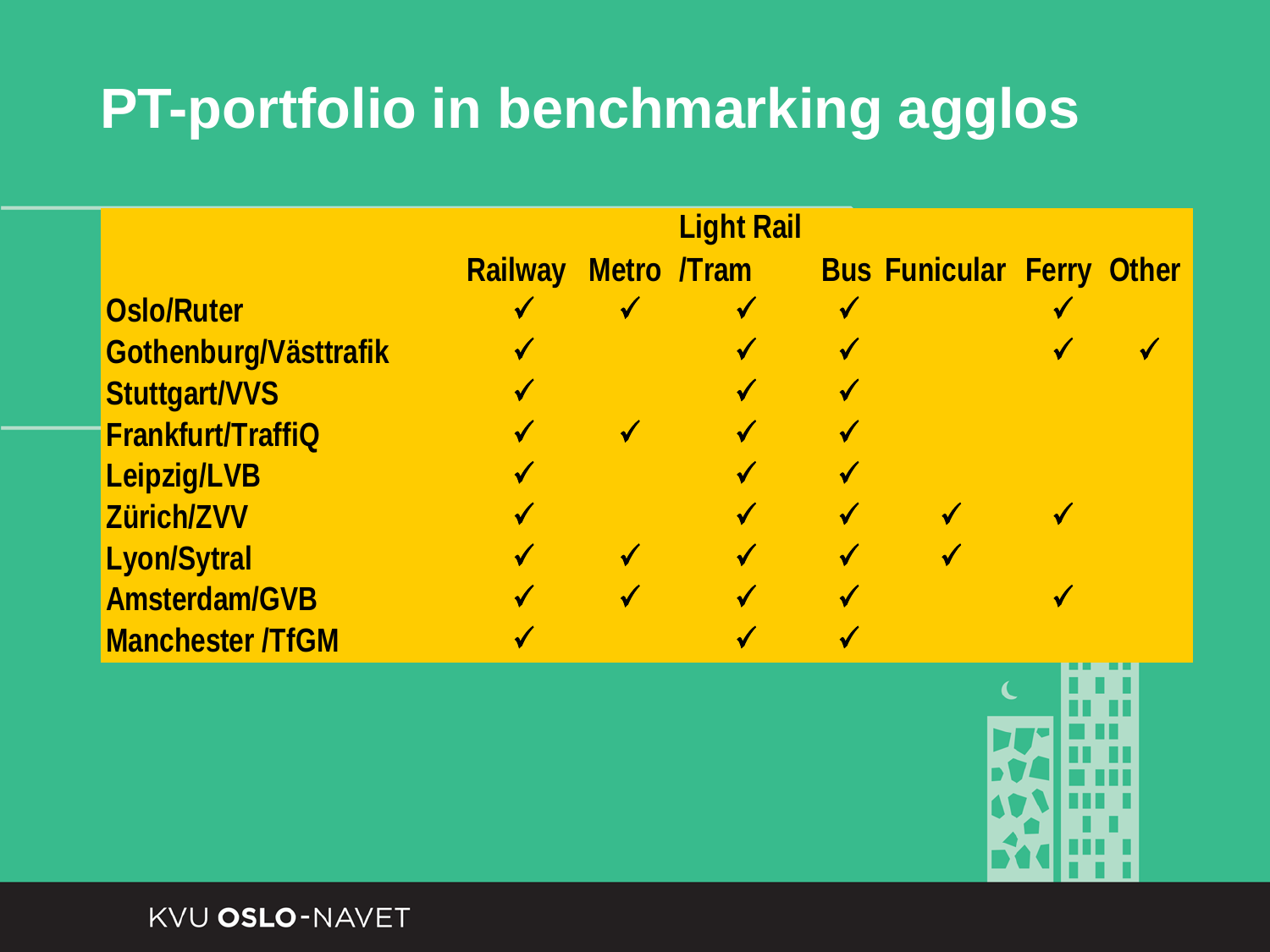**Problems or weaknesses: ►Area/agglo definition ►Data availability for area definition ►Data availability for railway share ►Train-kms ≠ vehicle-kms ►Not all data for exactly same year**

**But: missing scientific perfection is ok as long as message and conclusions are still on safe side!**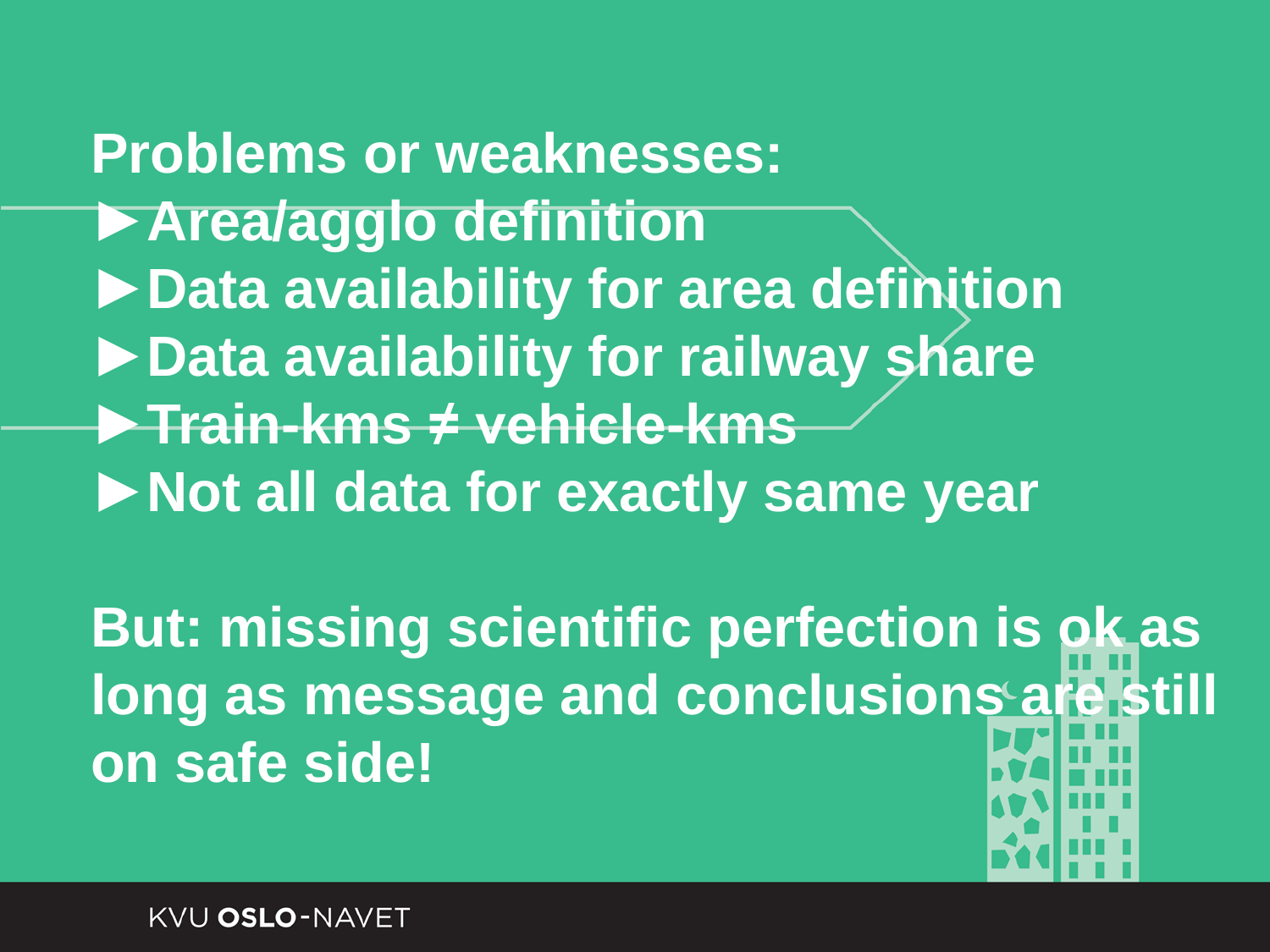**Data availability for area definition: Service area of urban PT goes beyond city limits- data only available for PT-region**

#### **Examples:**

**►Oslo – Ruter area 1.2 Mio population; bigger than city, smaller than "total" agglo = something "in between" ►Gothenburg – Västtrafik area bigger than actual Gothenburg agglo** ▶ Lyon – Sytral area, same as for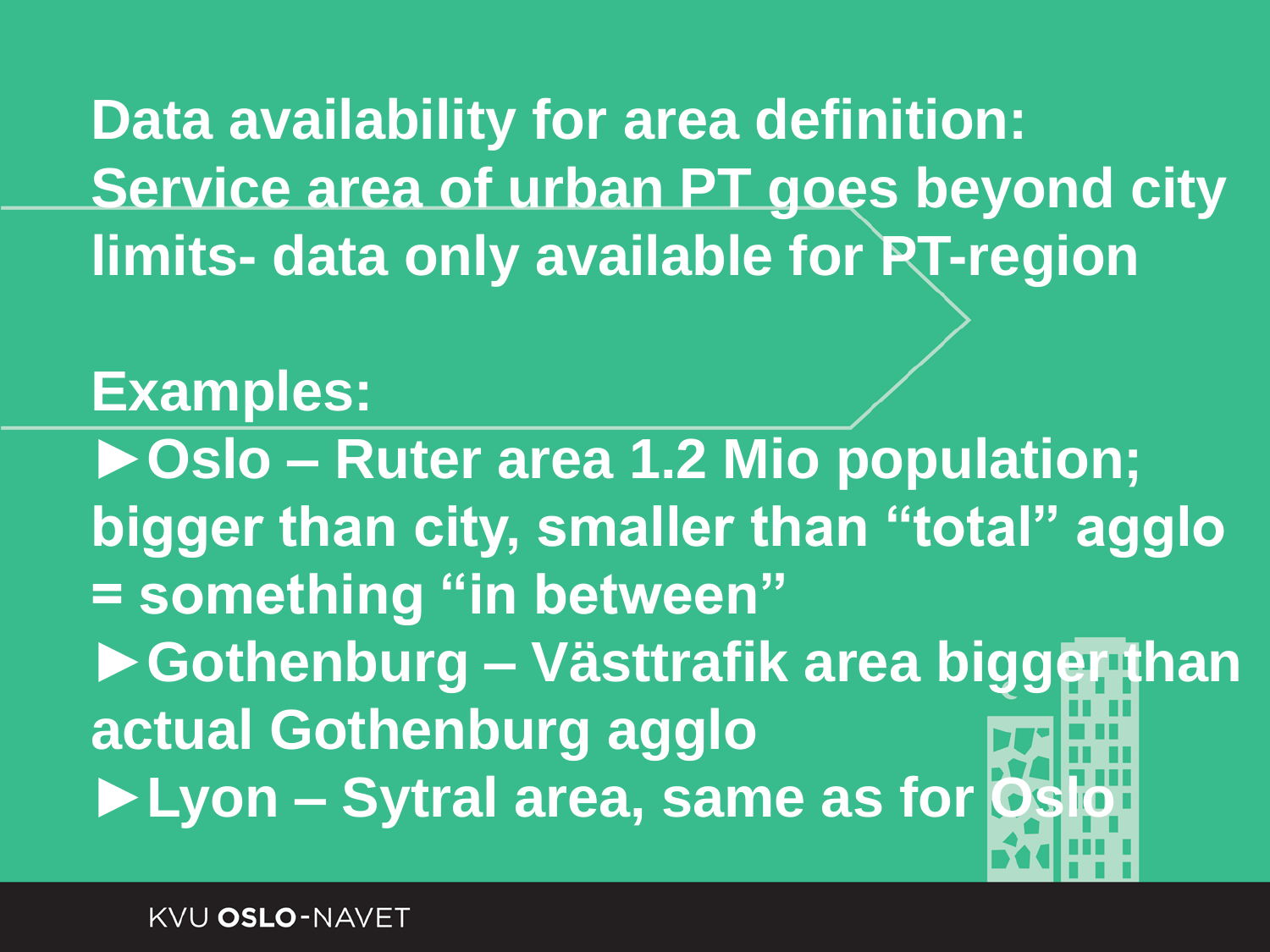#### **Benchmarking criteria (general)**

**Population Area size (=) population density Car ownership Age structure Unemployment Working places (=) w.p./inhabitant Commuters incoming/outgoing Modal Split Fare single trip**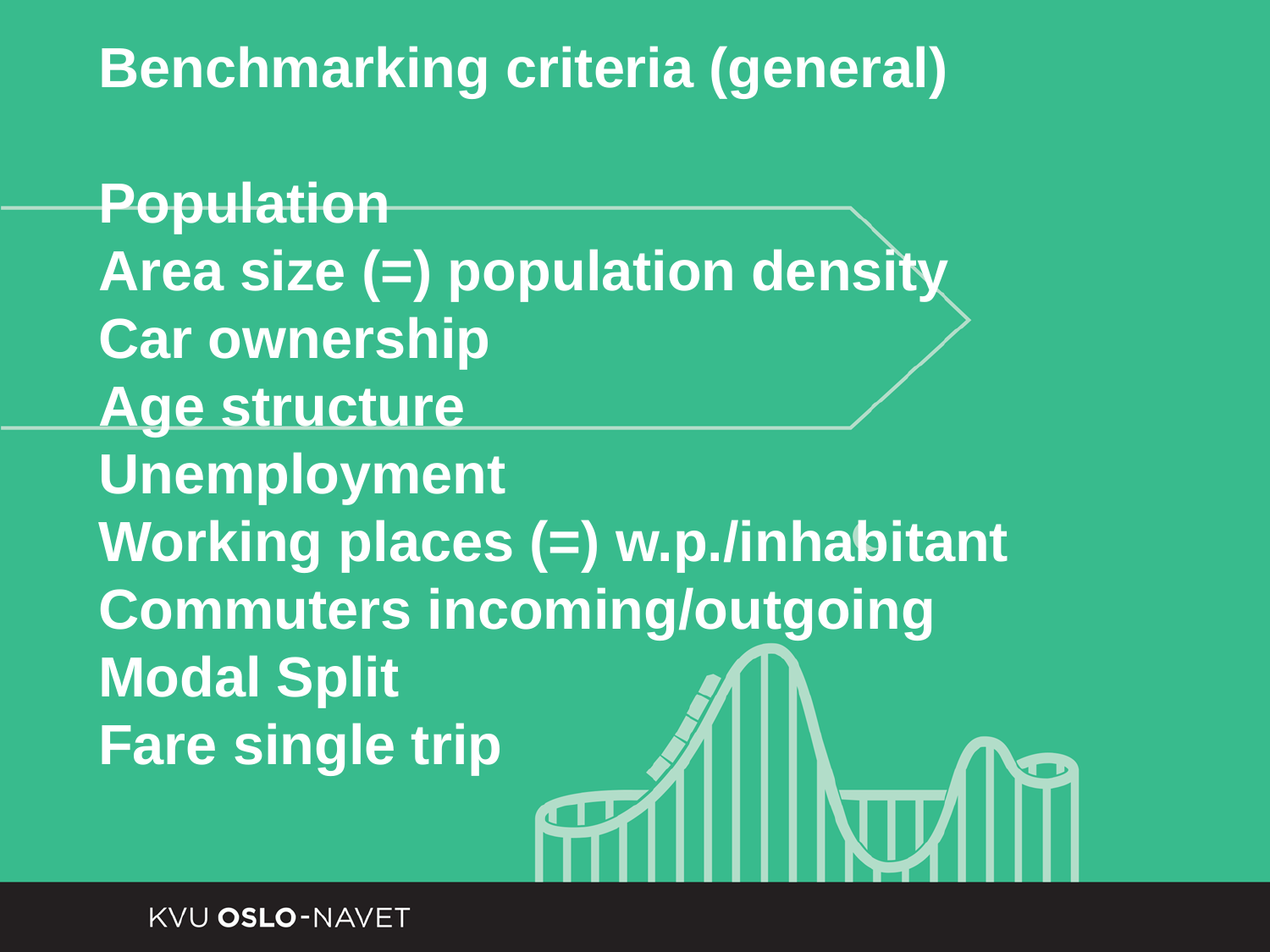#### **Benchmarking criteria (PT-related)**

**PT-offer (=) vehicle-kms/inhabitant PT-trips (=) PT-trips/inhabitant (=) efficiency PT-trips (=) PT-trips/vehicle-km (=) efficiency** 

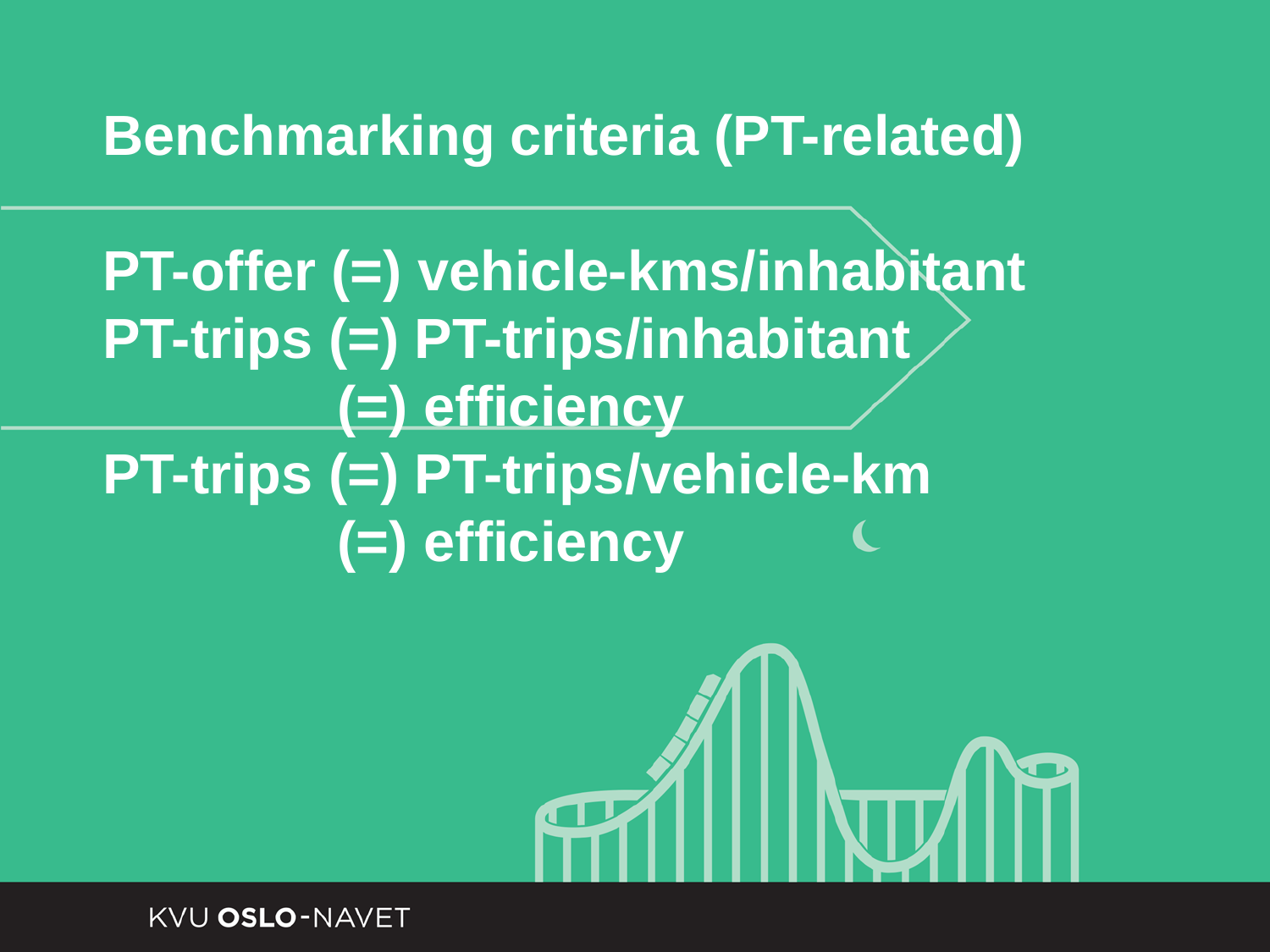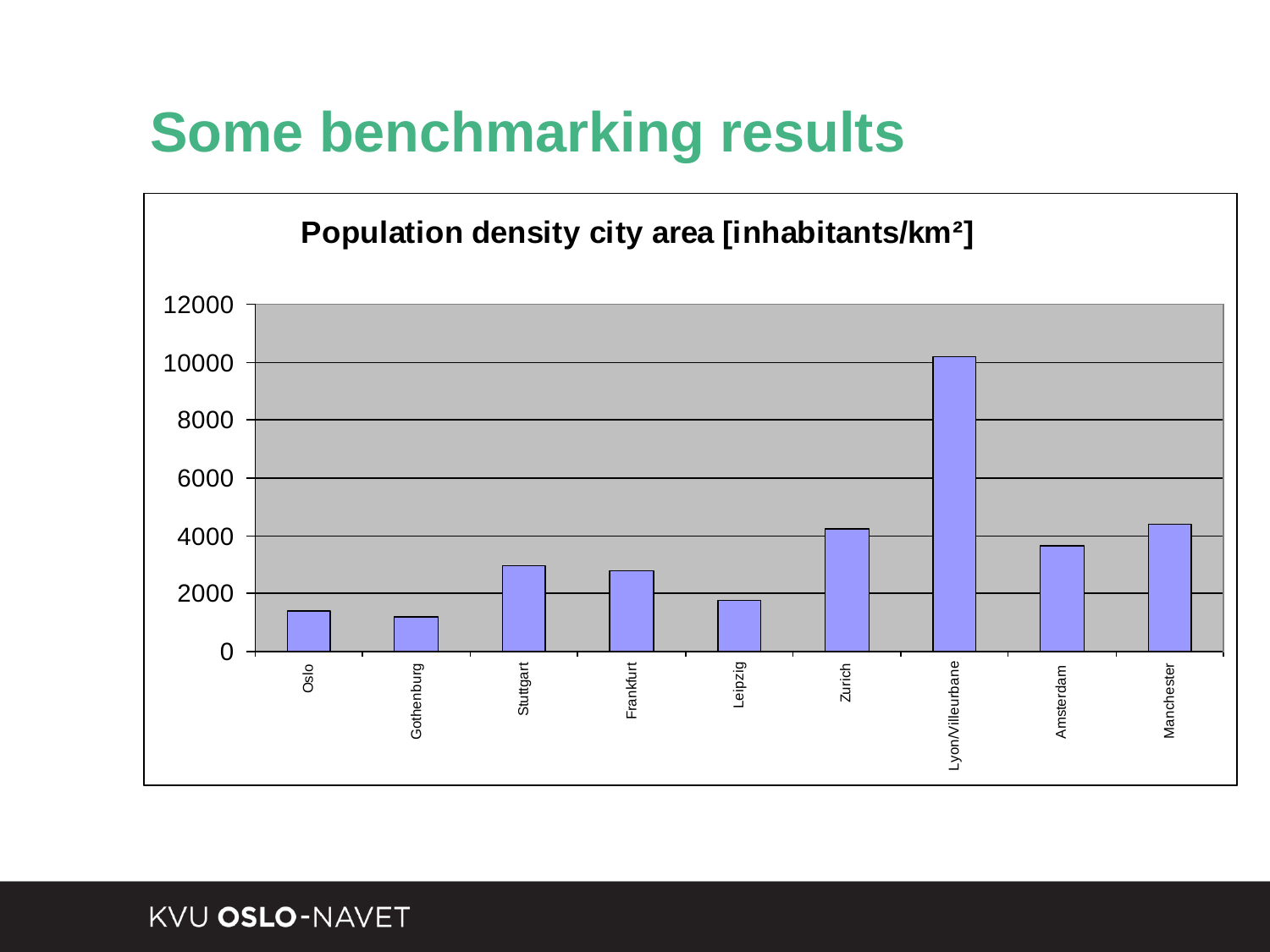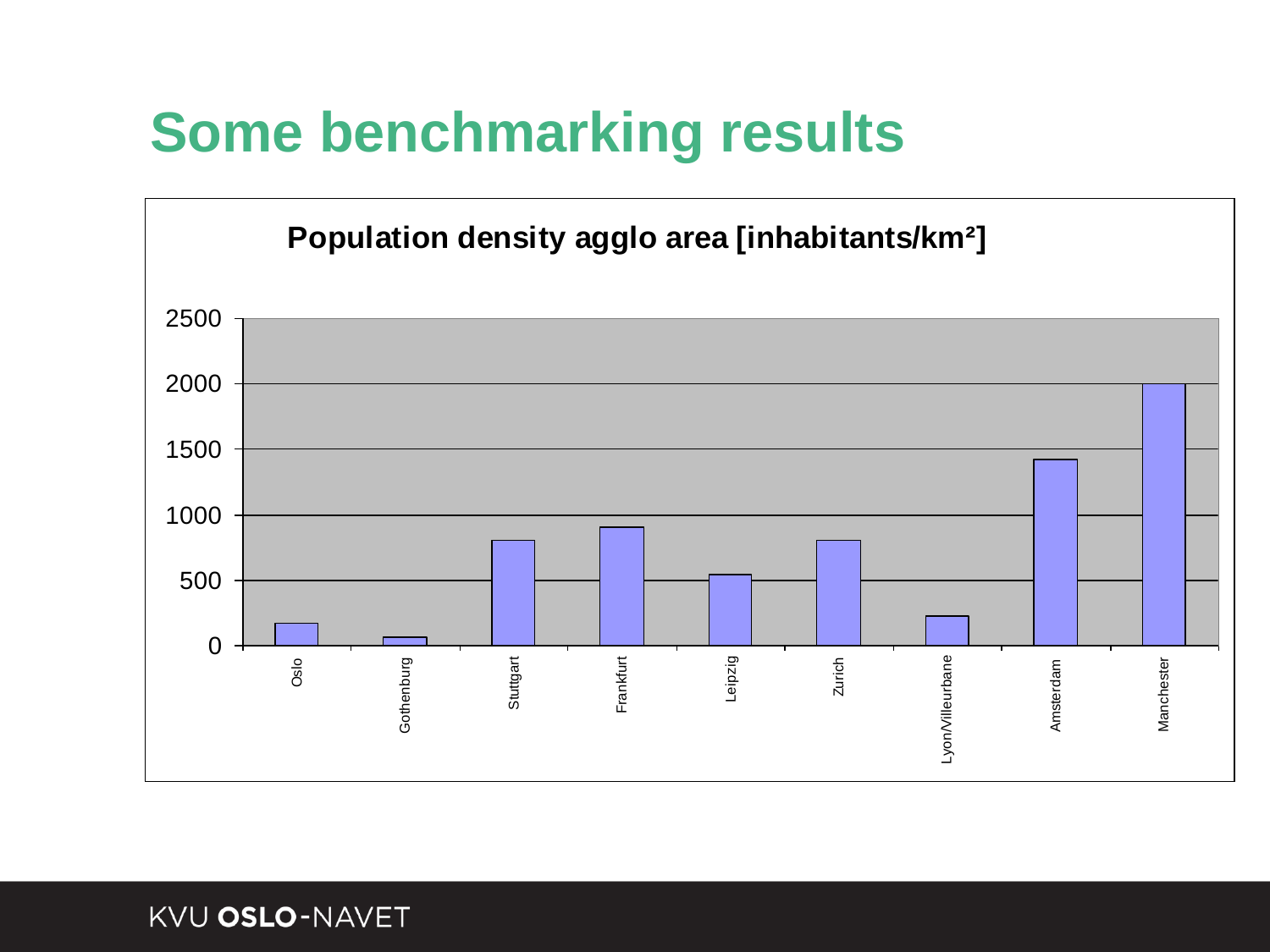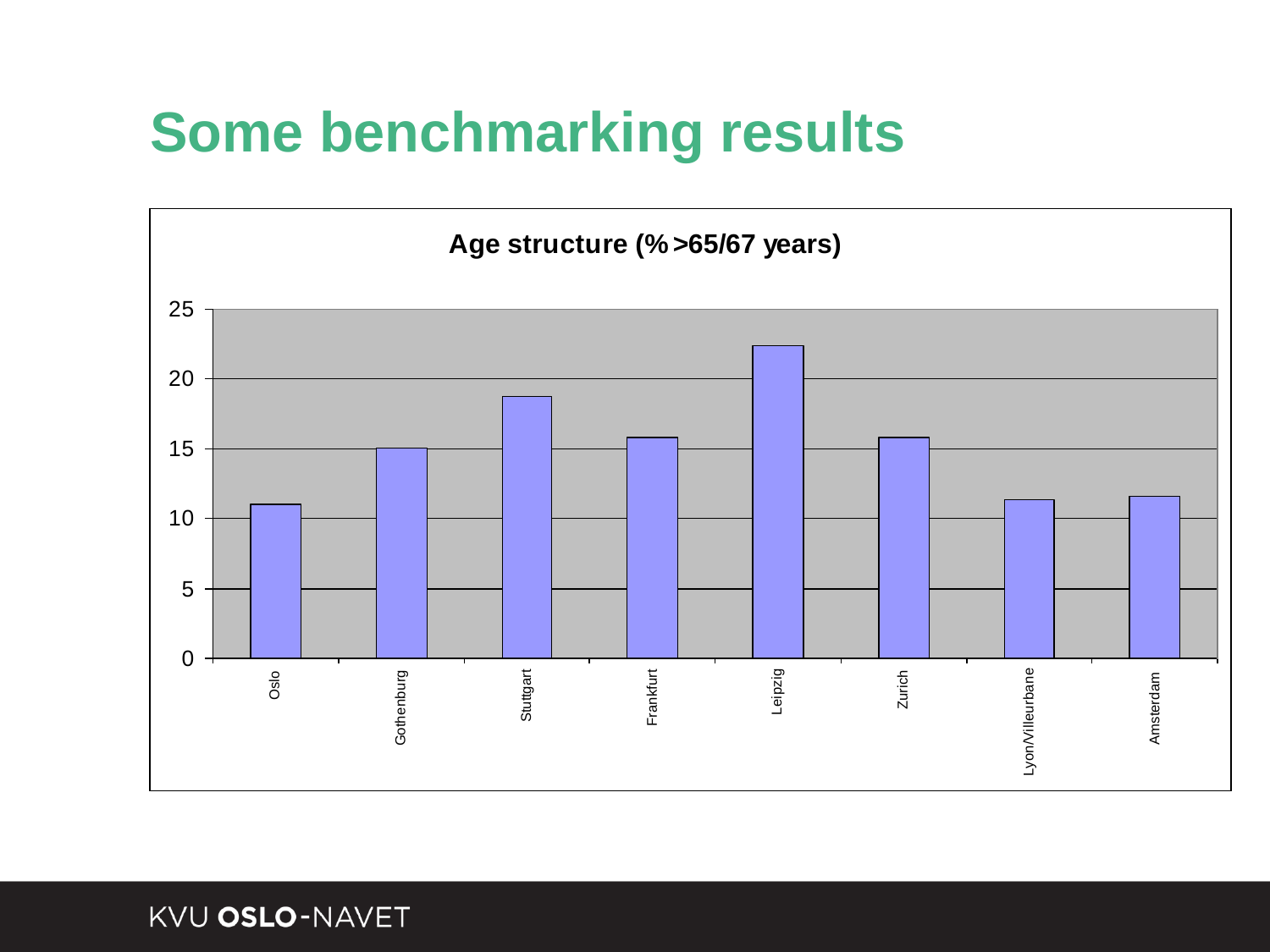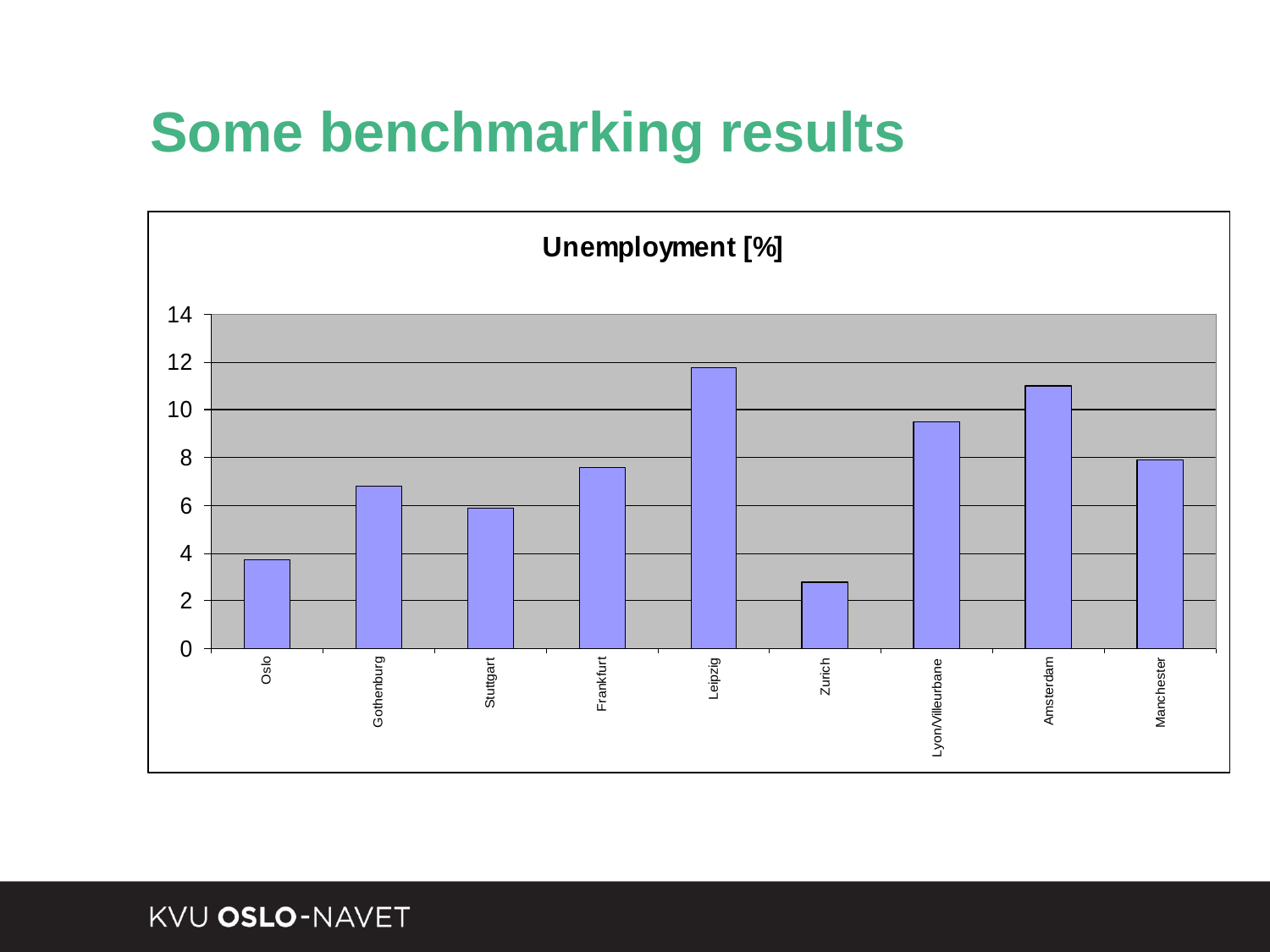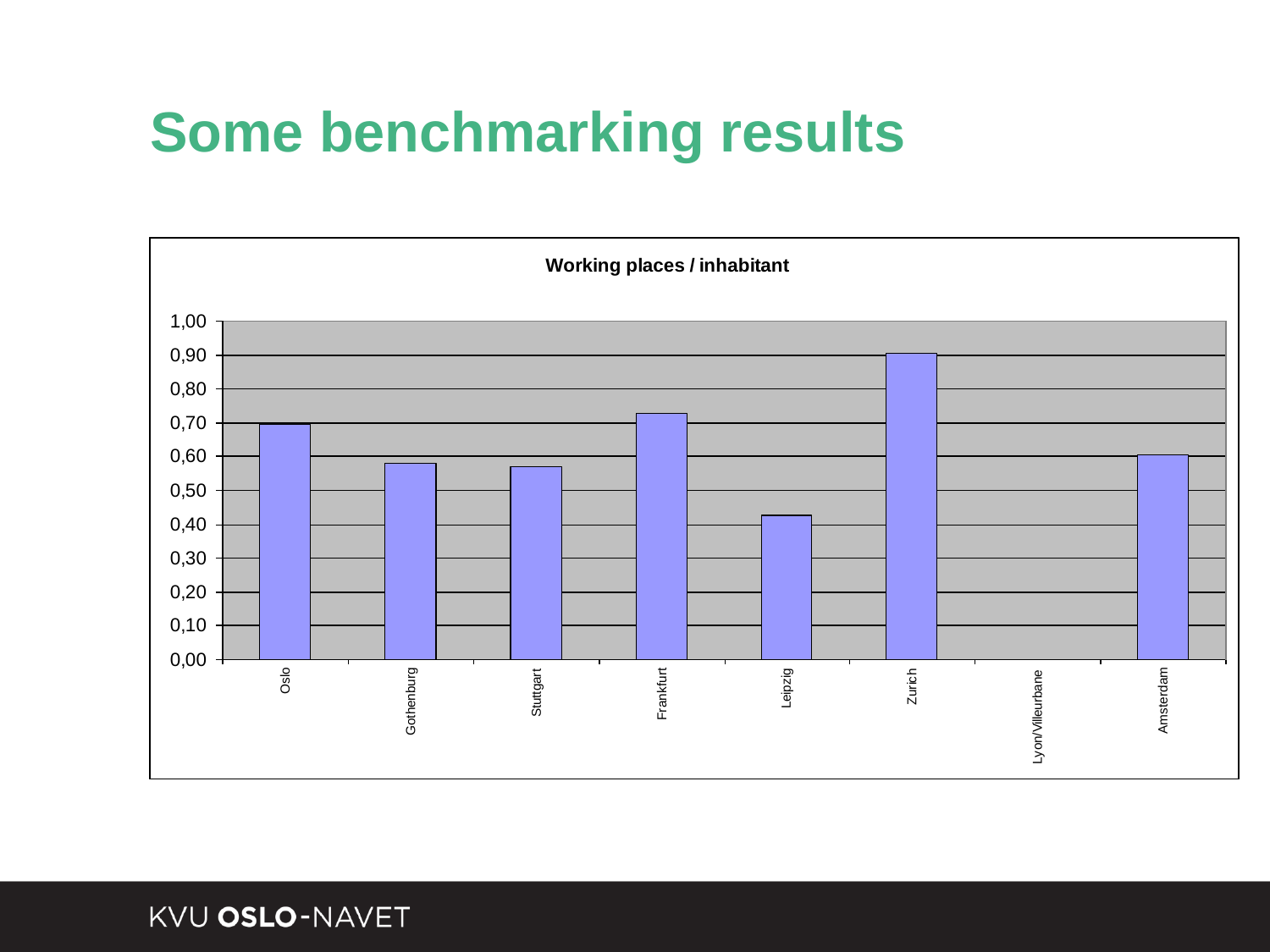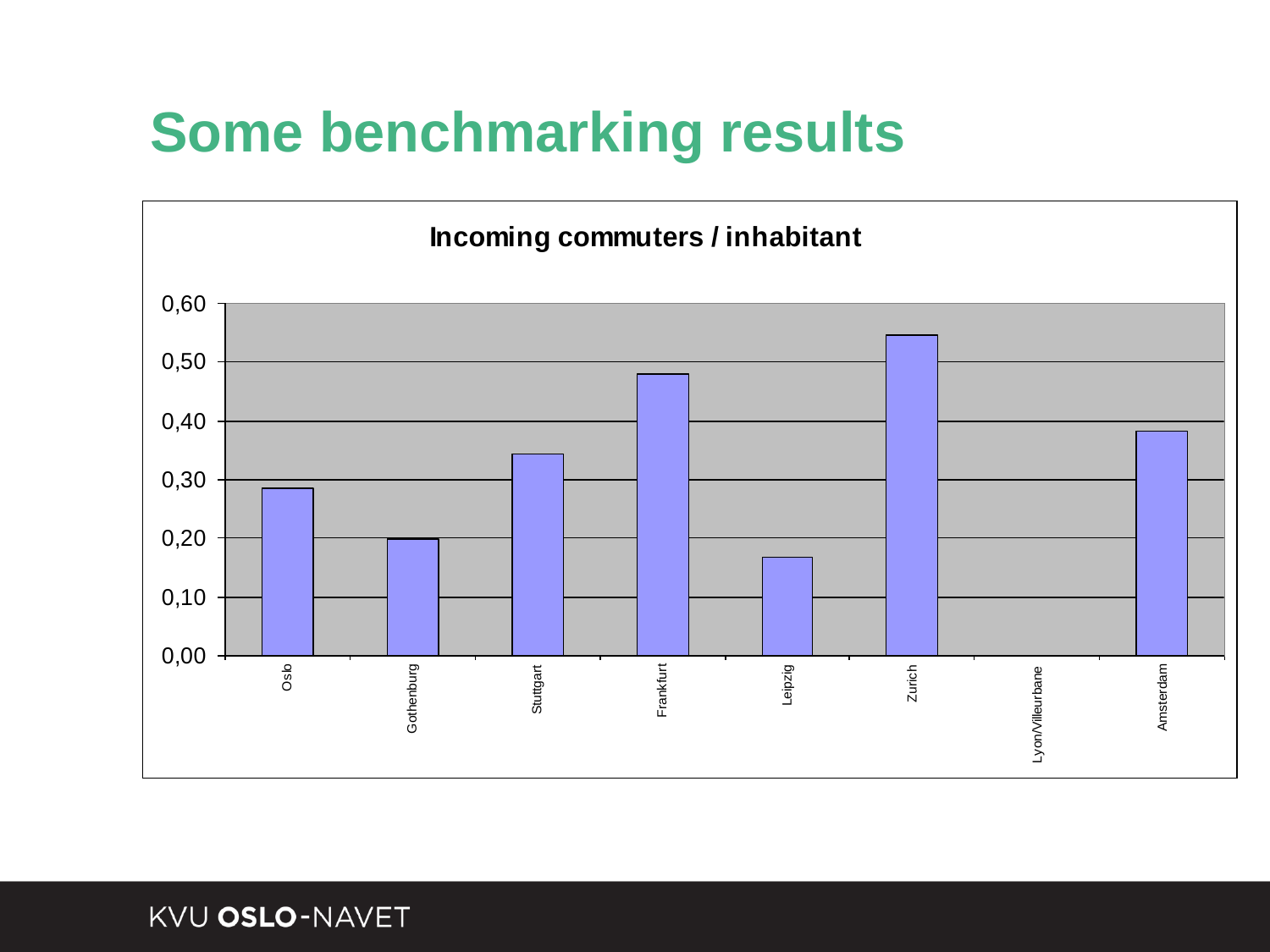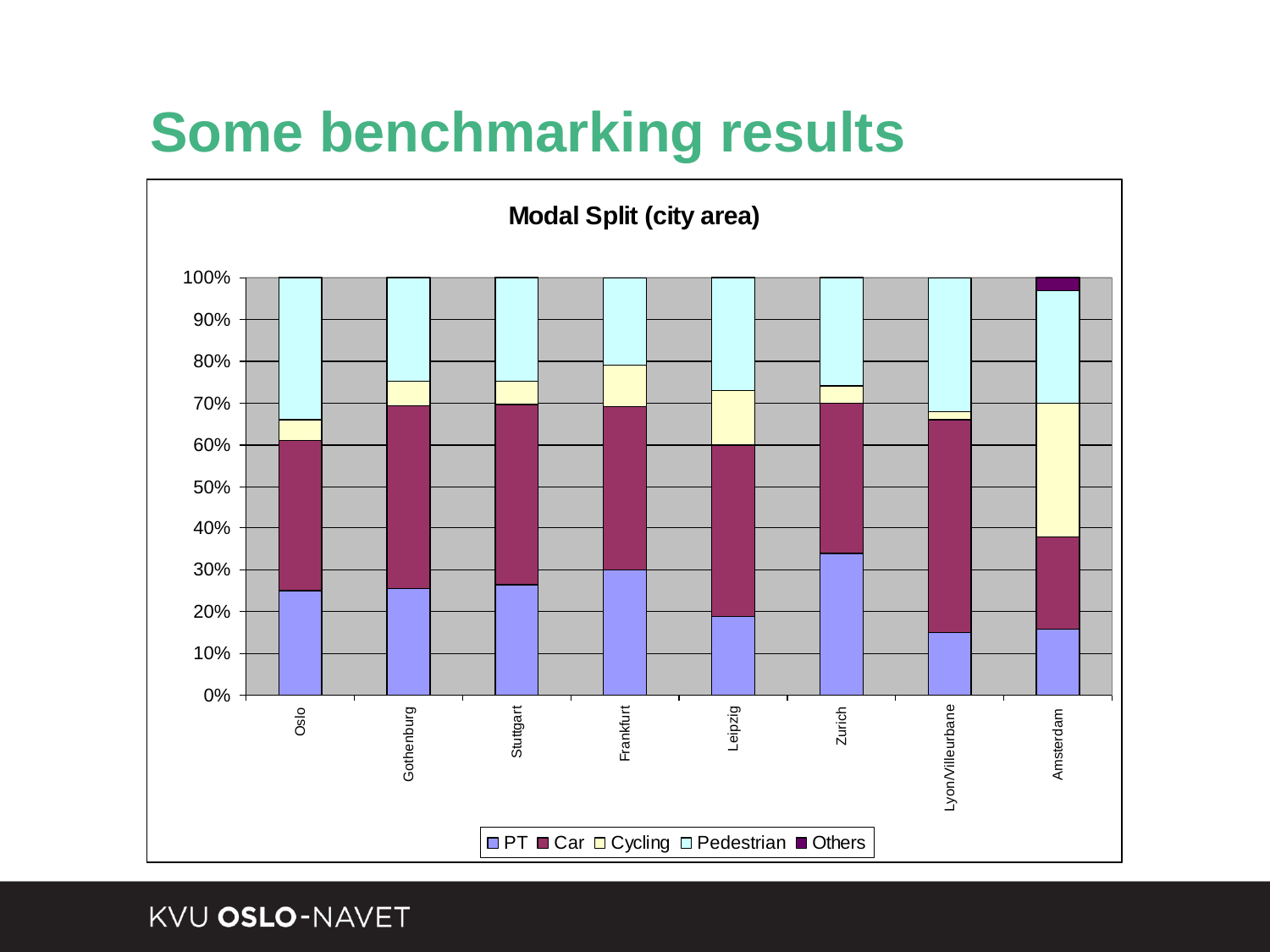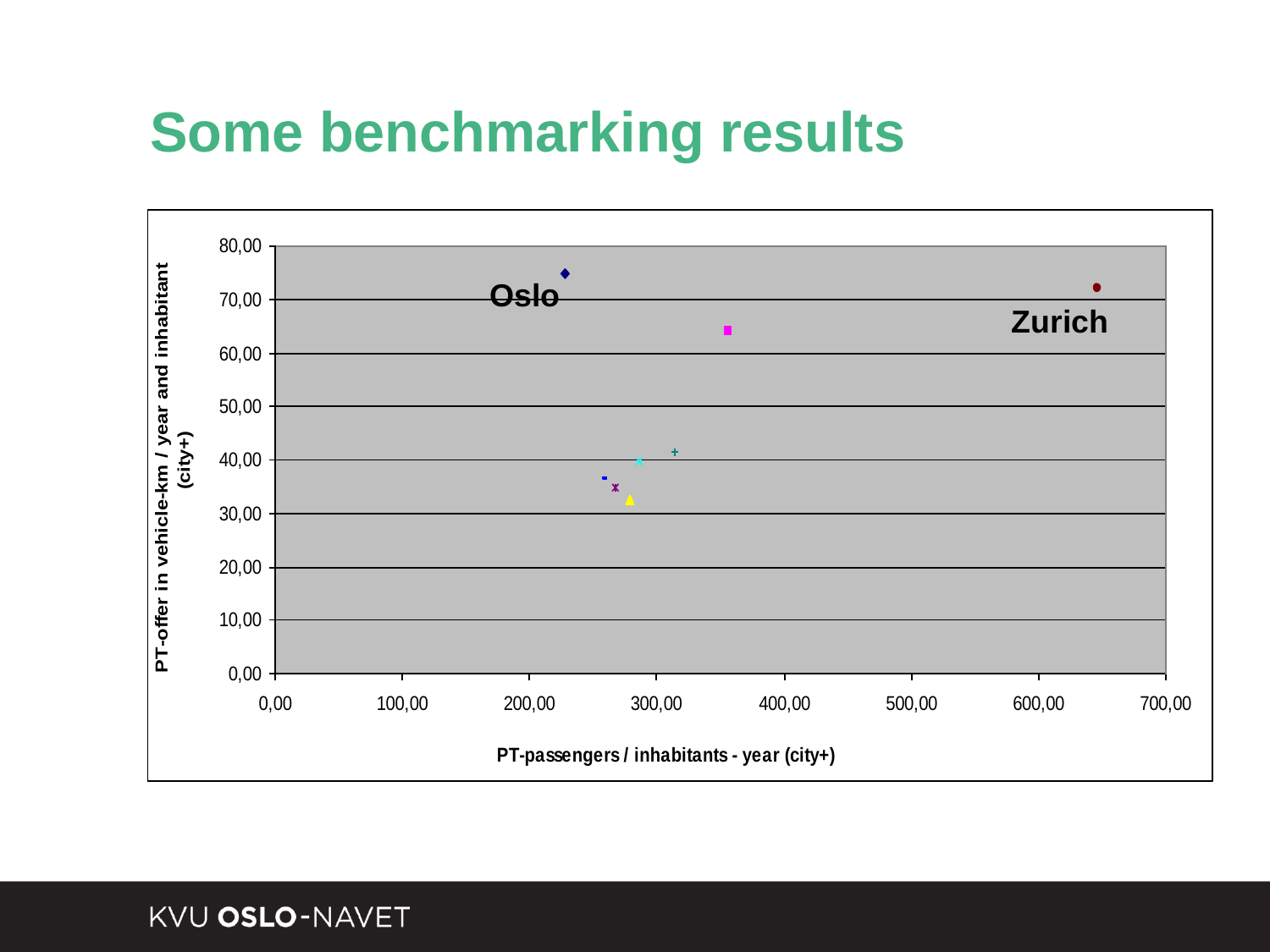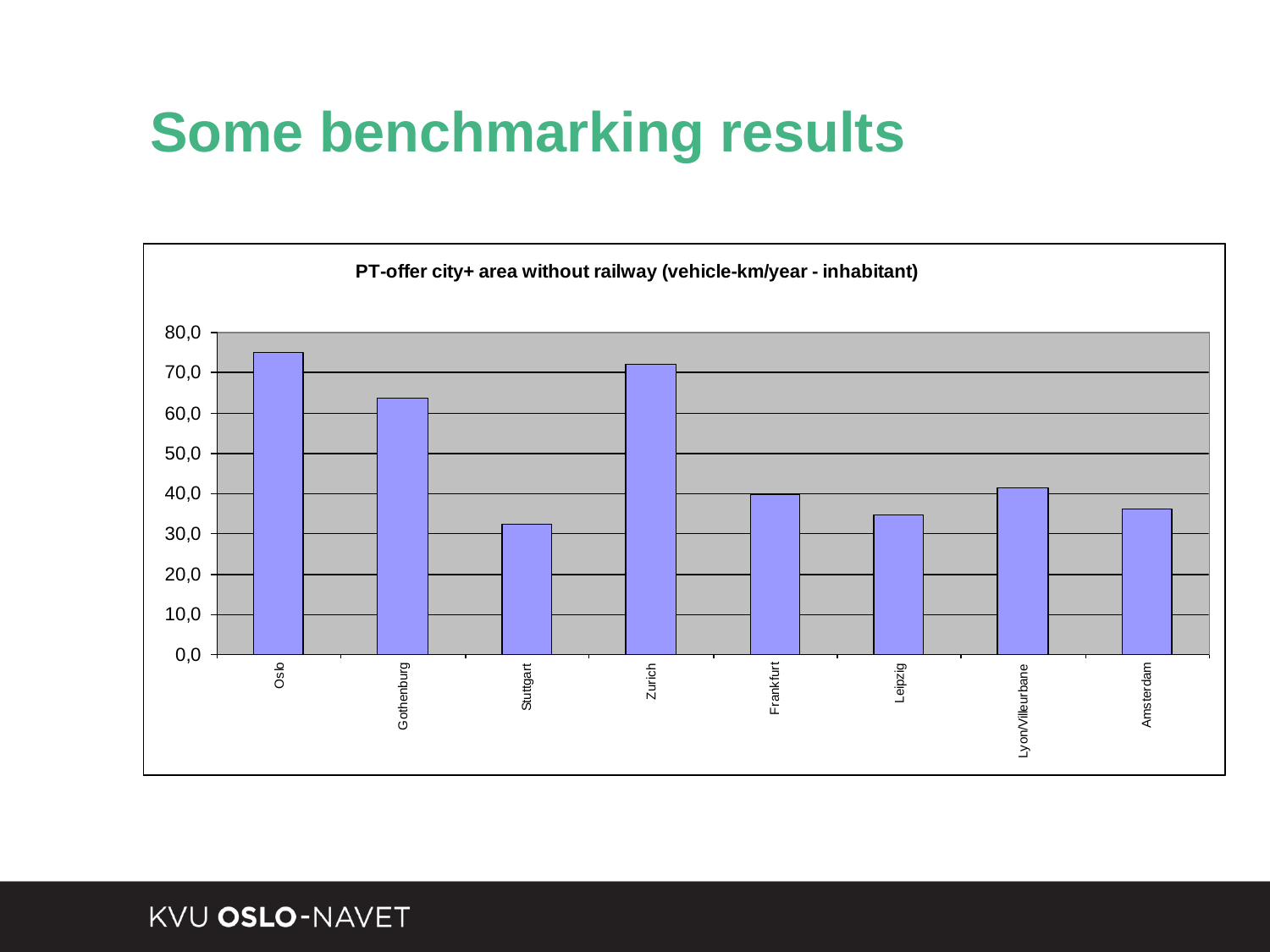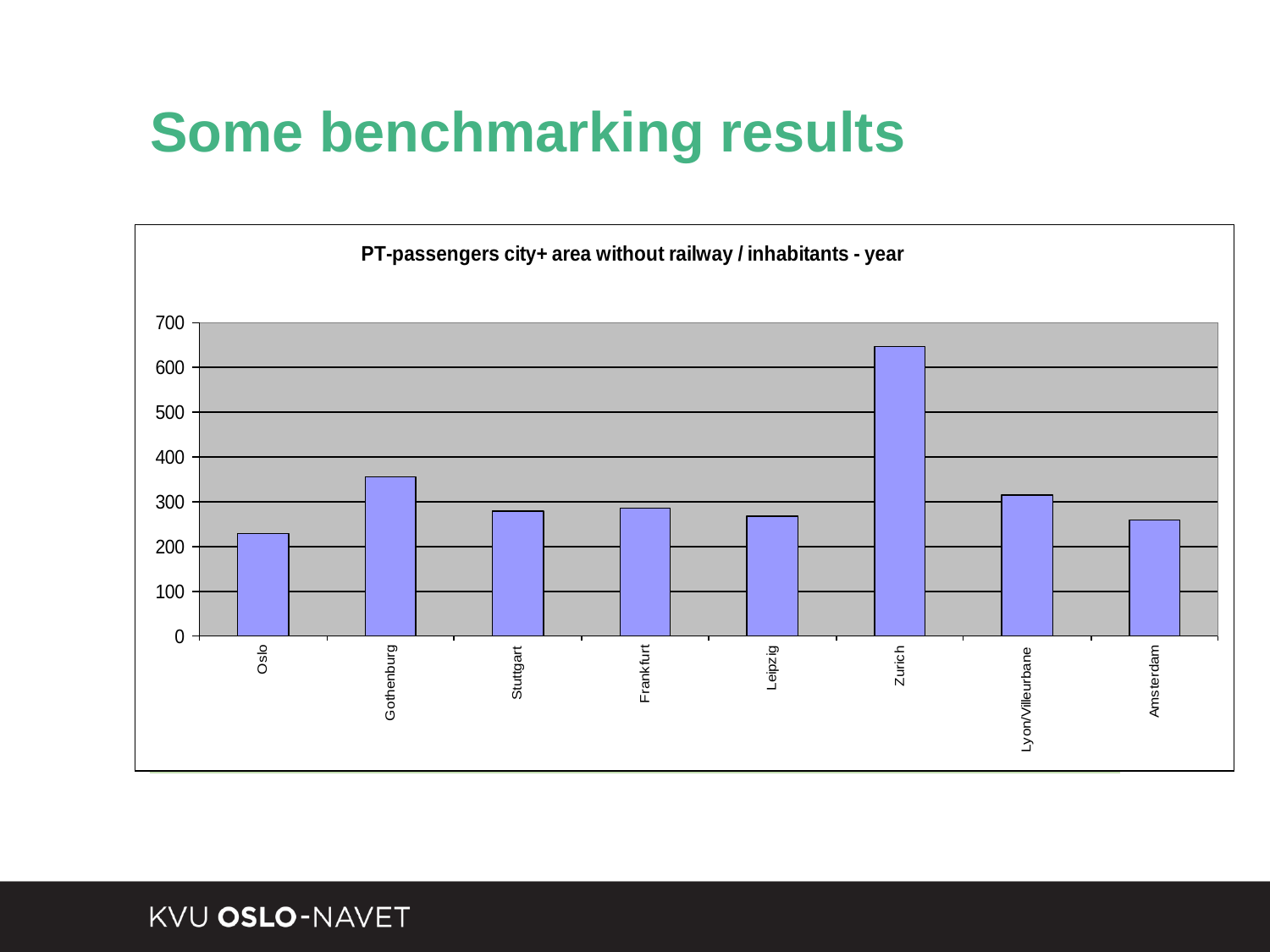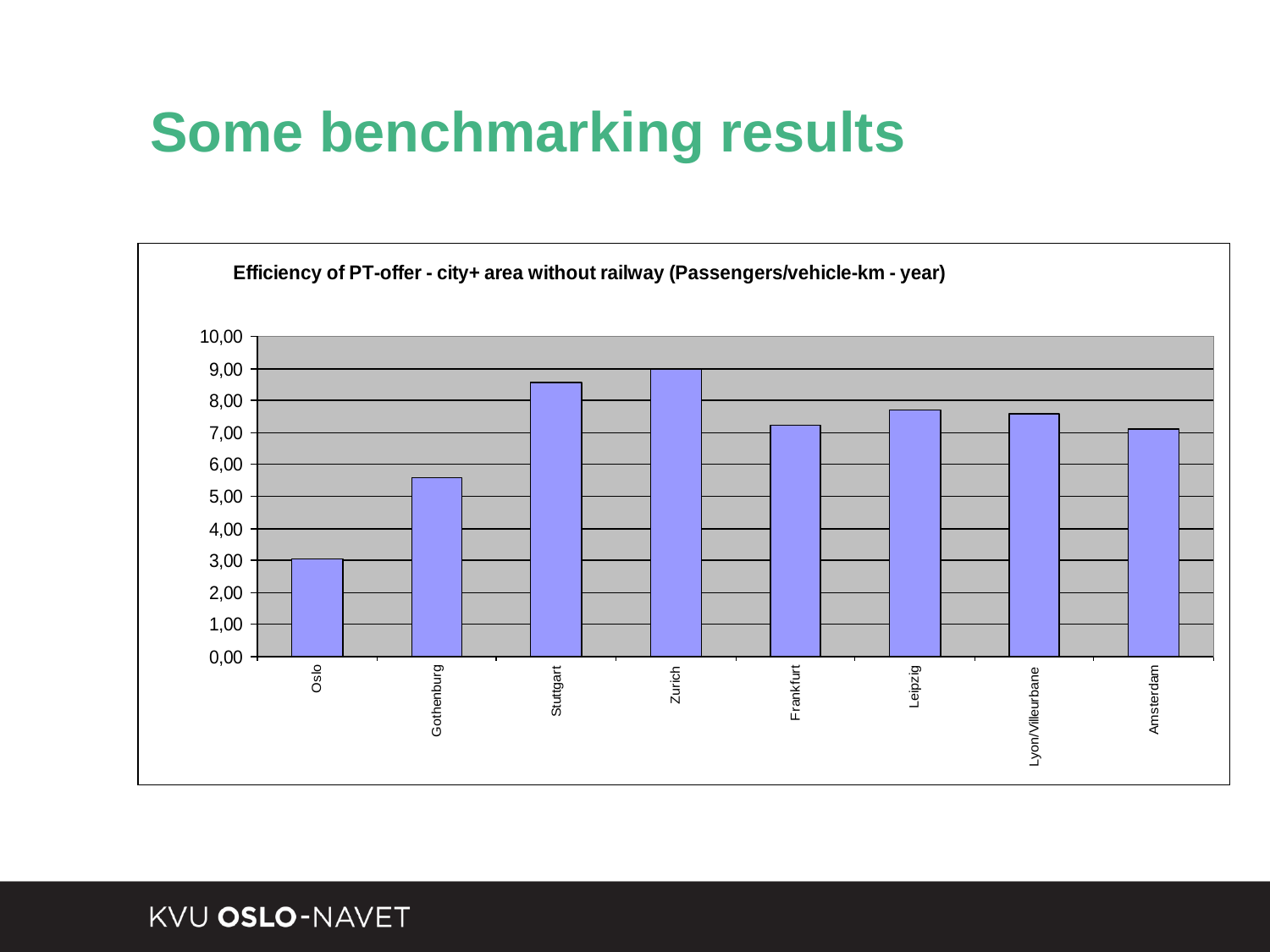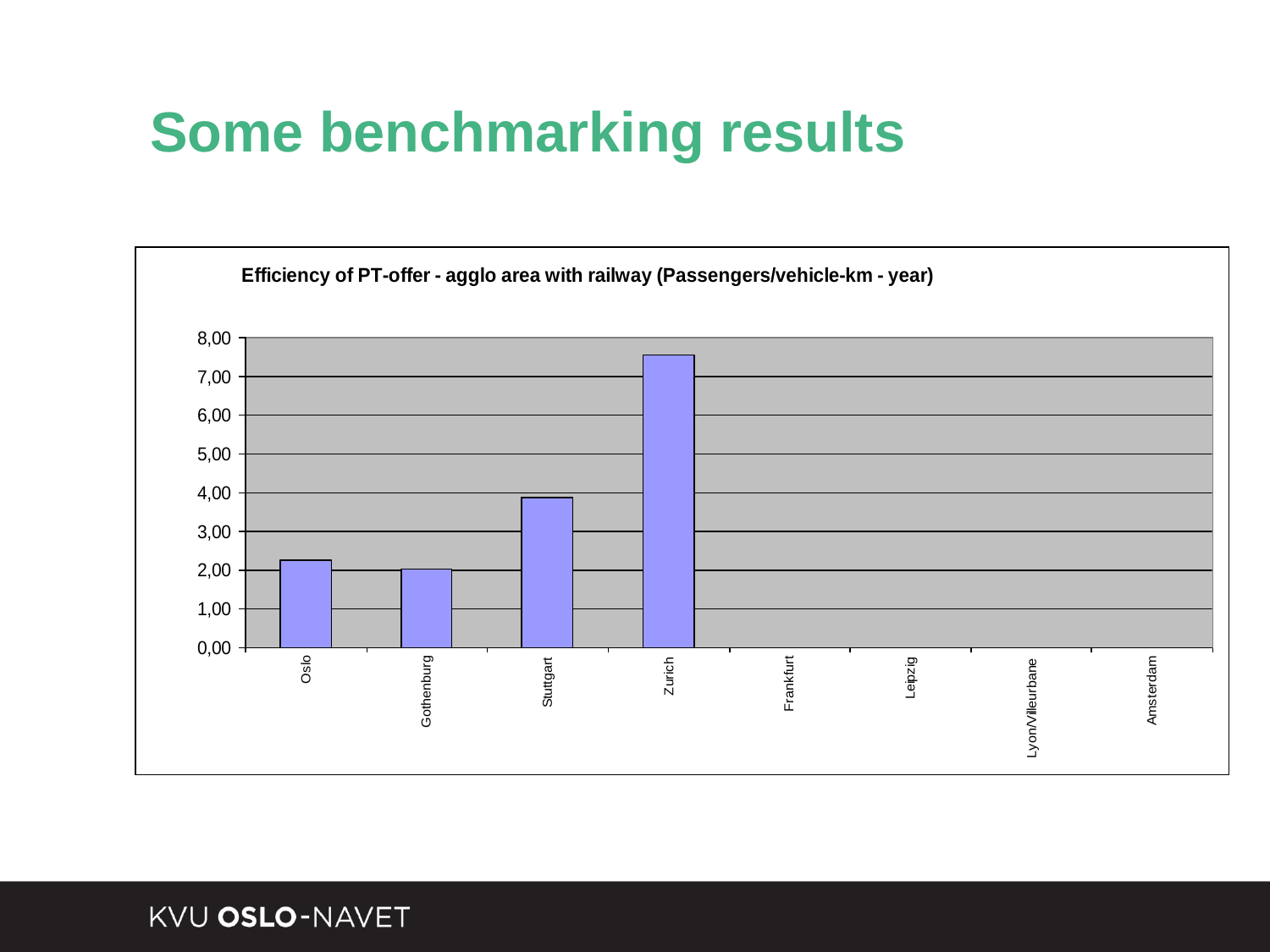#### **Conclusions + lessons (to be) learnt**

**►Oslo owns low density patterns which favours car traffic ►Oslo requires therefore a rather high PToffer to reach (all) citizens ►Oslo appears to run considerable amounts of parallel PT-services into the centre** ▶ Oslo patronage mismatches with **(high input – low output)**